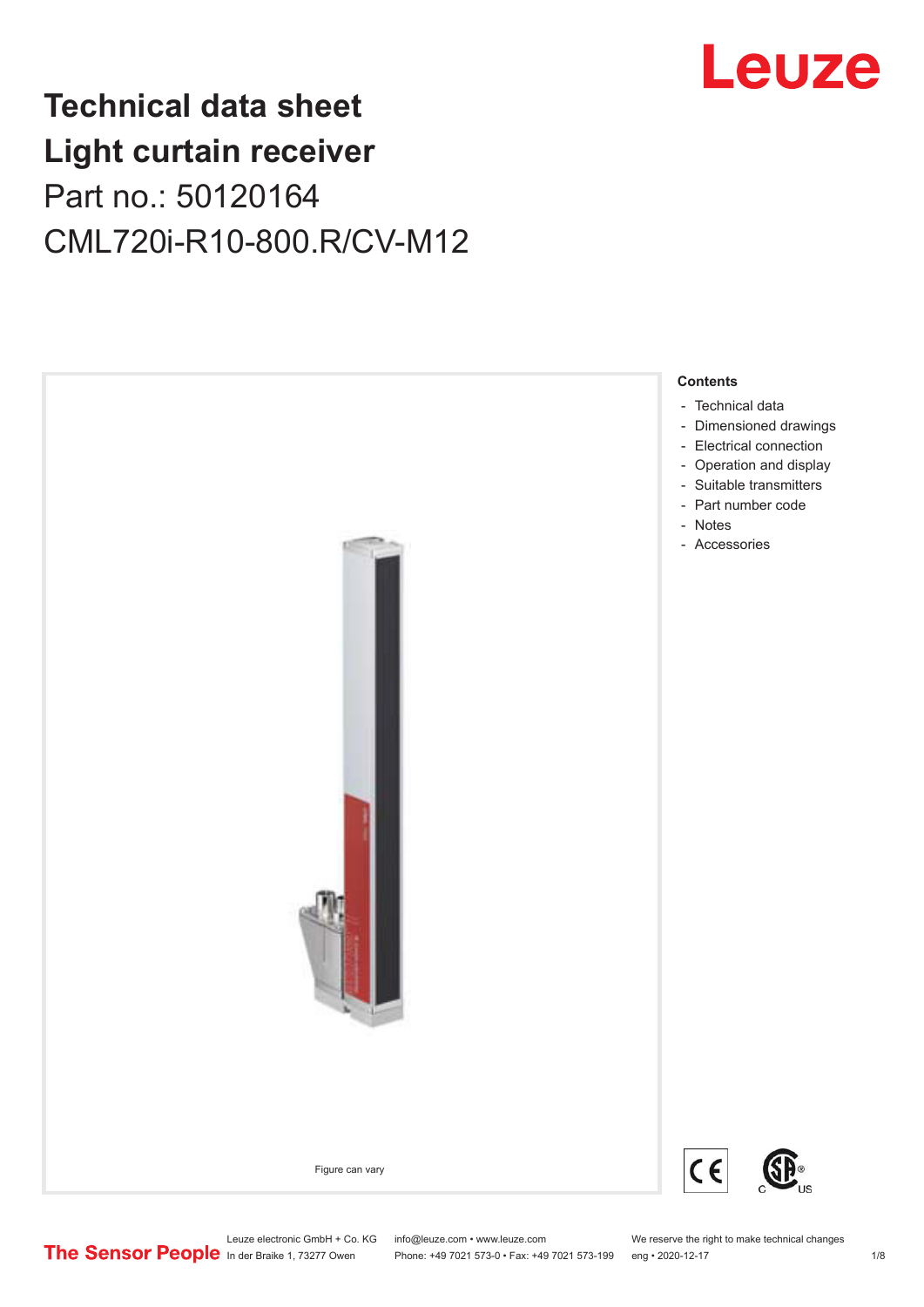## <span id="page-1-0"></span>**Technical data**

#### **Basic data**

| <b>Series</b>                                     | 720                                                                                                        |
|---------------------------------------------------|------------------------------------------------------------------------------------------------------------|
| <b>Operating principle</b>                        | Throughbeam principle                                                                                      |
| Device type                                       | Receiver                                                                                                   |
| <b>Contains</b>                                   | Accessories for the use of the BT-2R1                                                                      |
| <b>Application</b>                                | Object measurement                                                                                         |
| <b>Special version</b>                            |                                                                                                            |
| <b>Special version</b>                            | Crossed-beam scanning                                                                                      |
|                                                   | Diagonal-beam scanning                                                                                     |
|                                                   | Parallel-beam scanning                                                                                     |
|                                                   |                                                                                                            |
| <b>Optical data</b>                               |                                                                                                            |
| <b>Operating range</b>                            | Guaranteed operating range                                                                                 |
| <b>Operating range</b>                            | 0.37m                                                                                                      |
| <b>Operating range limit</b>                      | Typical operating range                                                                                    |
| <b>Operating range limit</b>                      | 0.29m                                                                                                      |
| <b>Measurement field length</b>                   | 800 mm                                                                                                     |
| <b>Number of beams</b>                            | 80 Piece(s)                                                                                                |
| Beam spacing                                      | $10 \text{ mm}$                                                                                            |
|                                                   |                                                                                                            |
| Measurement data                                  |                                                                                                            |
| Minimum object diameter                           | 20 mm                                                                                                      |
|                                                   |                                                                                                            |
| <b>Electrical data</b>                            |                                                                                                            |
| <b>Protective circuit</b>                         | Polarity reversal protection                                                                               |
|                                                   | Short circuit protected                                                                                    |
|                                                   | <b>Transient protection</b>                                                                                |
|                                                   |                                                                                                            |
| Performance data                                  |                                                                                                            |
| Supply voltage U <sub>B</sub>                     | 18  30 V, DC                                                                                               |
| <b>Residual ripple</b>                            | 0  15 %, From U <sub>B</sub>                                                                               |
| <b>Open-circuit current</b>                       | 0 215 mA, The specified values refer<br>to the entire package consisting of trans-<br>mitter and receiver. |
|                                                   |                                                                                                            |
| Outputs                                           |                                                                                                            |
| Number of analog outputs                          | 2 Piece(s)                                                                                                 |
| Analog outputs                                    |                                                                                                            |
| Current                                           | 024mA                                                                                                      |
| Voltage                                           | 011V                                                                                                       |
|                                                   |                                                                                                            |
| Analog output 1                                   |                                                                                                            |
| Type                                              | Voltage                                                                                                    |
|                                                   |                                                                                                            |
| <b>Analog output 2</b>                            |                                                                                                            |
| Type                                              | Current                                                                                                    |
|                                                   |                                                                                                            |
| Inputs/outputs selectable<br>Output current, max. | 100 mA                                                                                                     |
| Input resistance                                  | $6,000 \Omega$                                                                                             |
| Number of inputs/outputs selectable 2 Piece(s)    |                                                                                                            |
|                                                   |                                                                                                            |
| Type                                              | Inputs/outputs selectable                                                                                  |
| Voltage type, outputs                             | DC                                                                                                         |
| Switching voltage, outputs                        | Typ. $U_B / 0 V$                                                                                           |
| Voltage type, inputs                              | DC                                                                                                         |
| Switching voltage, inputs                         | high: ≥6V<br>low: $\leq 4V$                                                                                |
|                                                   |                                                                                                            |

| Input/output 1<br>Activation/disable delay | 1 <sub>ms</sub>              |  |
|--------------------------------------------|------------------------------|--|
|                                            |                              |  |
| <b>Timing</b>                              |                              |  |
| <b>Readiness delay</b>                     | 450 ms                       |  |
| <b>Cycle time</b>                          | $2.8$ ms                     |  |
| Response time per beam                     | $30 \mu s$                   |  |
| <b>Service interface</b>                   |                              |  |
| <b>Type</b>                                | IO-Link                      |  |
| <b>IO-Link</b>                             |                              |  |
| <b>Function</b>                            | Configuration via software   |  |
|                                            | Service                      |  |
| <b>Connection</b>                          |                              |  |
| <b>Number of connections</b>               | 2 Piece(s)                   |  |
| Plug outlet                                | Rear side                    |  |
|                                            |                              |  |
| <b>Connection 1</b><br><b>Function</b>     |                              |  |
|                                            | Configuration interface      |  |
|                                            | Signal IN<br>Signal OUT      |  |
|                                            | Voltage supply               |  |
| Type of connection                         | Connector                    |  |
| <b>Thread size</b>                         | M <sub>12</sub>              |  |
| <b>Type</b>                                | Male                         |  |
| <b>Material</b>                            | Metal                        |  |
| No. of pins                                | 8-pin                        |  |
| Encoding                                   | A-coded                      |  |
|                                            |                              |  |
| <b>Connection 2</b>                        |                              |  |
| <b>Function</b>                            | Connection to transmitter    |  |
| <b>Type of connection</b>                  | Connector                    |  |
| <b>Thread size</b>                         | M <sub>12</sub>              |  |
| <b>Type</b>                                | Female                       |  |
| <b>Material</b>                            | Metal                        |  |
| No. of pins                                | 5-pin                        |  |
| Encoding                                   | A-coded                      |  |
| <b>Mechanical data</b>                     |                              |  |
| Design                                     | Cubic                        |  |
| Dimension (W x H x L)                      | 29 mm x 35.4 mm x 823 mm     |  |
| <b>Housing material</b>                    | Metal                        |  |
| <b>Metal housing</b>                       | Aluminum                     |  |
| Lens cover material                        | Plastic                      |  |
| Net weight                                 | $1,050$ g                    |  |
| <b>Housing color</b>                       | Silver                       |  |
| Type of fastening                          | Groove mounting              |  |
|                                            | Via optional mounting device |  |
| <b>Operation and display</b>               |                              |  |
| Type of display                            | LED                          |  |
|                                            | OLED display                 |  |
| <b>Number of LEDs</b>                      | 2 Piece(s)                   |  |
| Type of configuration                      | Software                     |  |
|                                            | Teach-in                     |  |
| <b>Operational controls</b>                | Membrane keyboard            |  |

Leuze

Leuze electronic GmbH + Co. KG info@leuze.com • www.leuze.com We reserve the right to make technical changes ln der Braike 1, 73277 Owen Phone: +49 7021 573-0 • Fax: +49 7021 573-199 eng • 2020-12-17 2/8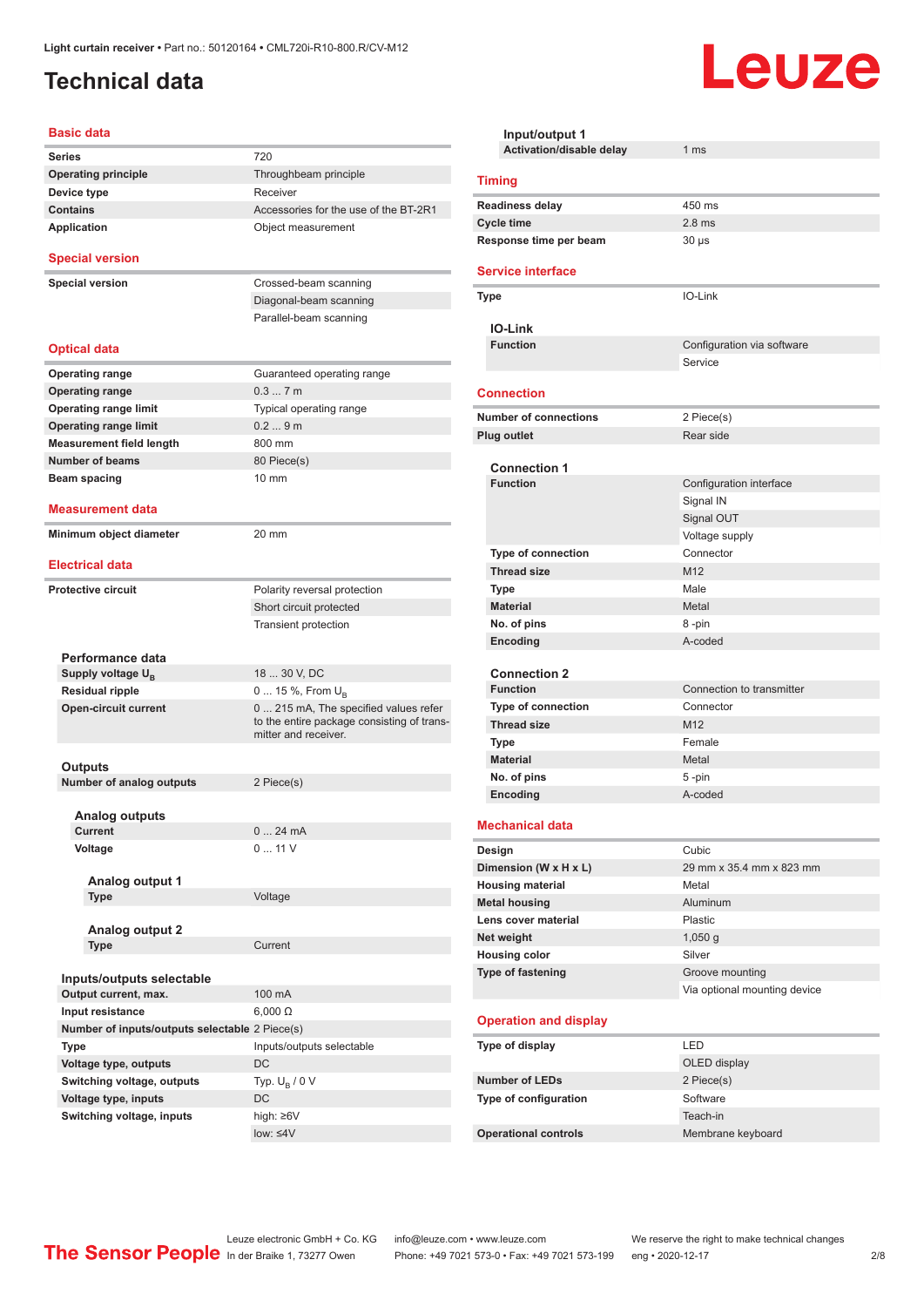## **Technical data**

# Leuze

#### **Environmental data**

| Ambient temperature, operation | $-3060 °C$  |  |
|--------------------------------|-------------|--|
| Ambient temperature, storage   | $-40$ 70 °C |  |
| <b>Certifications</b>          |             |  |
| Degree of protection           | IP 65       |  |
| <b>Protection class</b>        | Ш           |  |
| <b>Certifications</b>          | c CSA US    |  |
|                                |             |  |

#### **Classification**

| <b>Customs tariff number</b> | 90314990 |
|------------------------------|----------|
| eCl@ss 5.1.4                 | 27270910 |
| eCl@ss 8.0                   | 27270910 |
| eCl@ss 9.0                   | 27270910 |
| eCl@ss 10.0                  | 27270910 |
| eCl@ss 11.0                  | 27270910 |
| <b>ETIM 5.0</b>              | EC002549 |
| <b>ETIM 6.0</b>              | EC002549 |
| <b>ETIM 7.0</b>              | EC002549 |
|                              |          |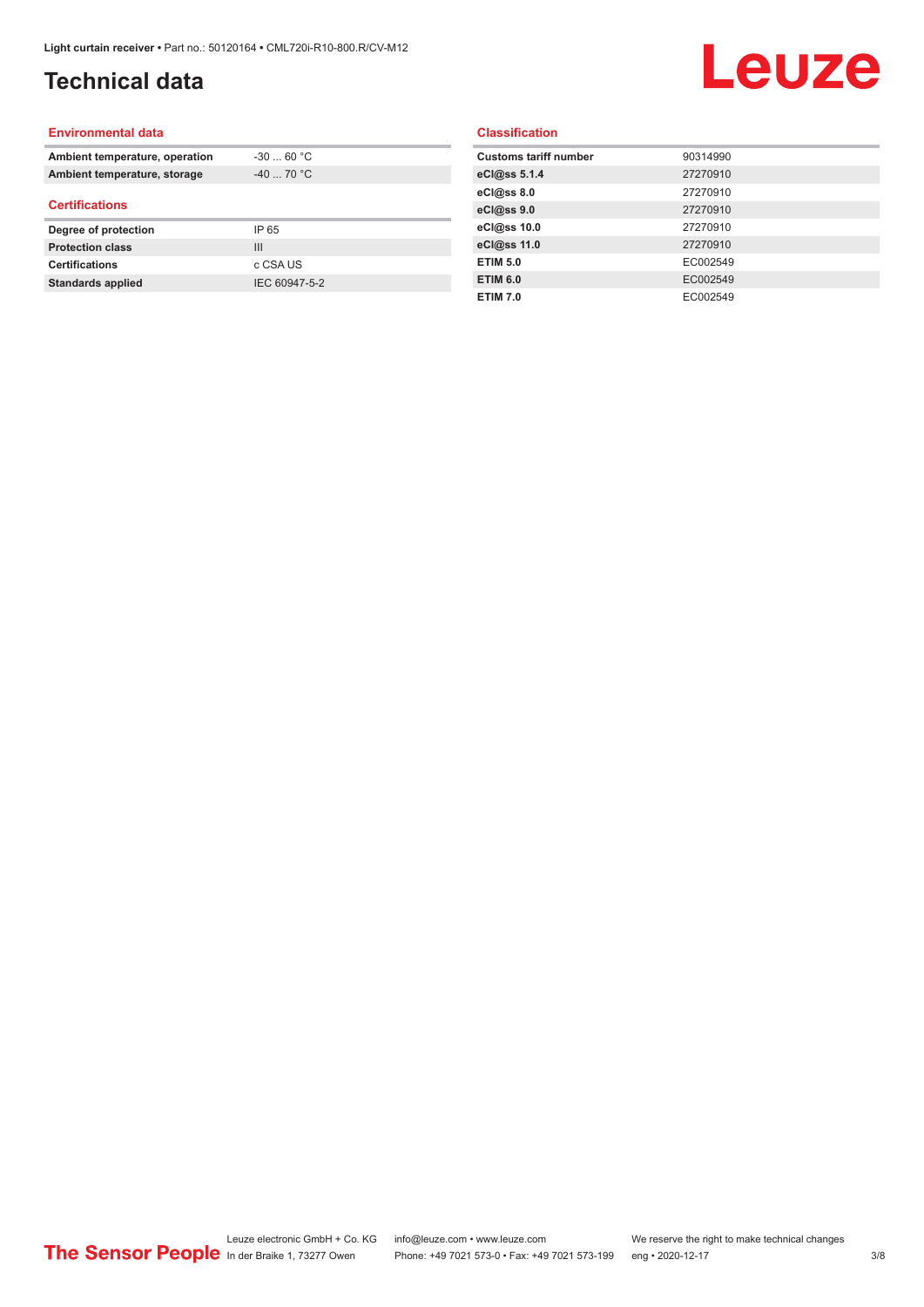## <span id="page-3-0"></span>**Dimensioned drawings**

All dimensions in millimeters



#### B Measurement field length 800 mm

- F M6 thread
- G Fastening groove
- T Transmitter
- R Receiver
- Y 5 mm

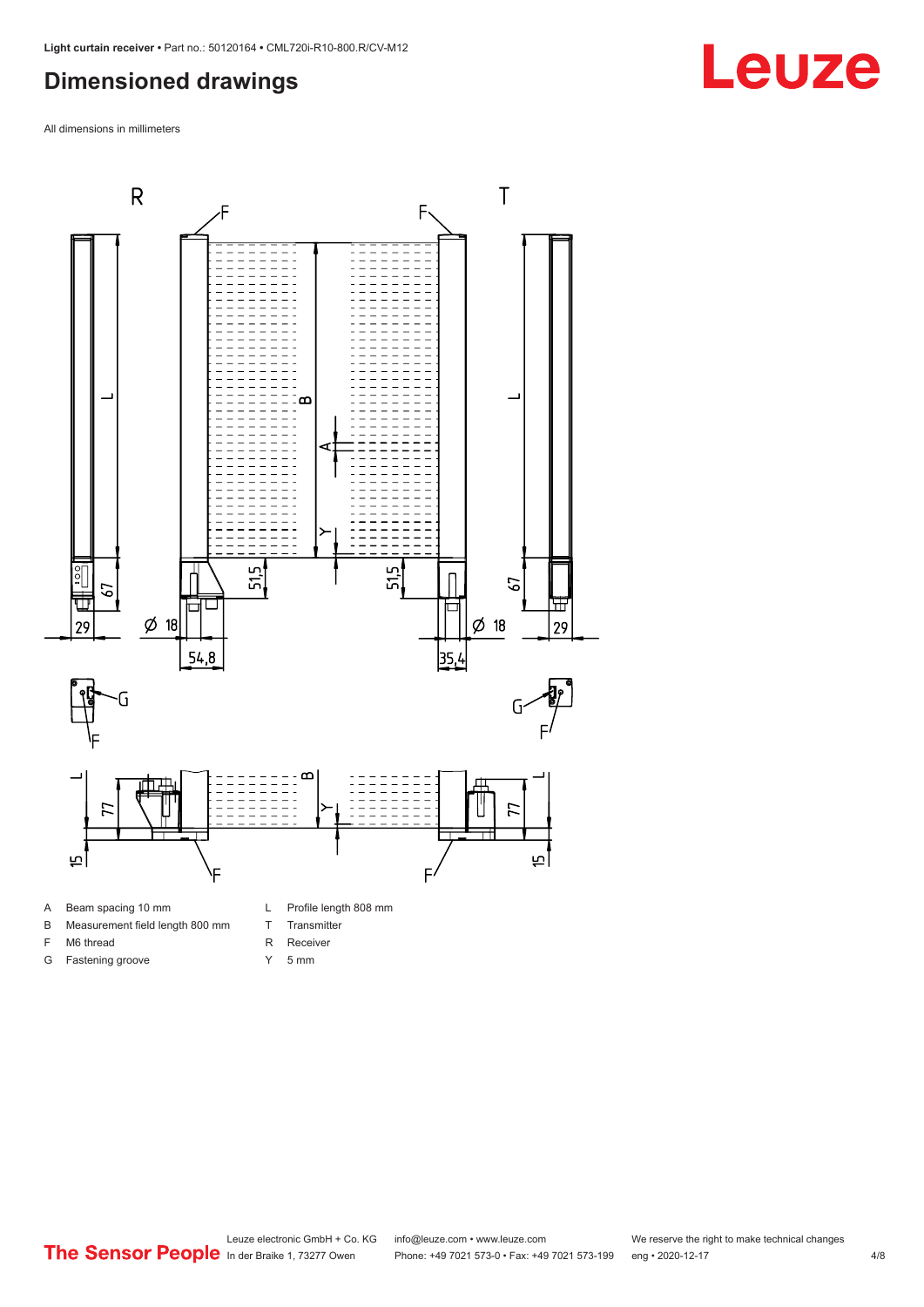## <span id="page-4-0"></span>**Dimensioned drawings**





A PWR / SW IN / OUT

## **Electrical connection**

**Connection 1**

| <b>Function</b>    | Configuration interface<br>Signal IN |
|--------------------|--------------------------------------|
|                    | Signal OUT                           |
|                    | Voltage supply                       |
| Type of connection | Connector                            |
| <b>Thread size</b> | M12                                  |
| <b>Type</b>        | Male                                 |
| <b>Material</b>    | Metal                                |
| No. of pins        | 8-pin                                |
| Encoding           | A-coded                              |

#### **Pin Pin assignment**

| 1              | $V +$            |
|----------------|------------------|
| $\overline{2}$ | I/O <sub>1</sub> |
| 3              | GND              |
| $\overline{4}$ | IO-Link          |
| 5              | I/O <sub>2</sub> |
| 6              | OUT V            |
| $\overline{7}$ | OUT mA           |
| 8              | <b>AGND</b>      |
|                |                  |



#### **Connection 2**

| <b>Function</b>    | Connection to transmitter |
|--------------------|---------------------------|
| Type of connection | Connector                 |
| <b>Thread size</b> | M12                       |
| <b>Type</b>        | Female                    |
| <b>Material</b>    | Metal                     |
| No. of pins        | $5 - pin$                 |
| Encoding           | A-coded                   |

#### **Pin Pin assignment**

|   | <b>FE/SHIELD</b> |
|---|------------------|
| 2 | $V +$            |
| 3 | <b>GND</b>       |
| 4 | RS 485 Tx+       |
| 5 | RS 485 Tx-       |

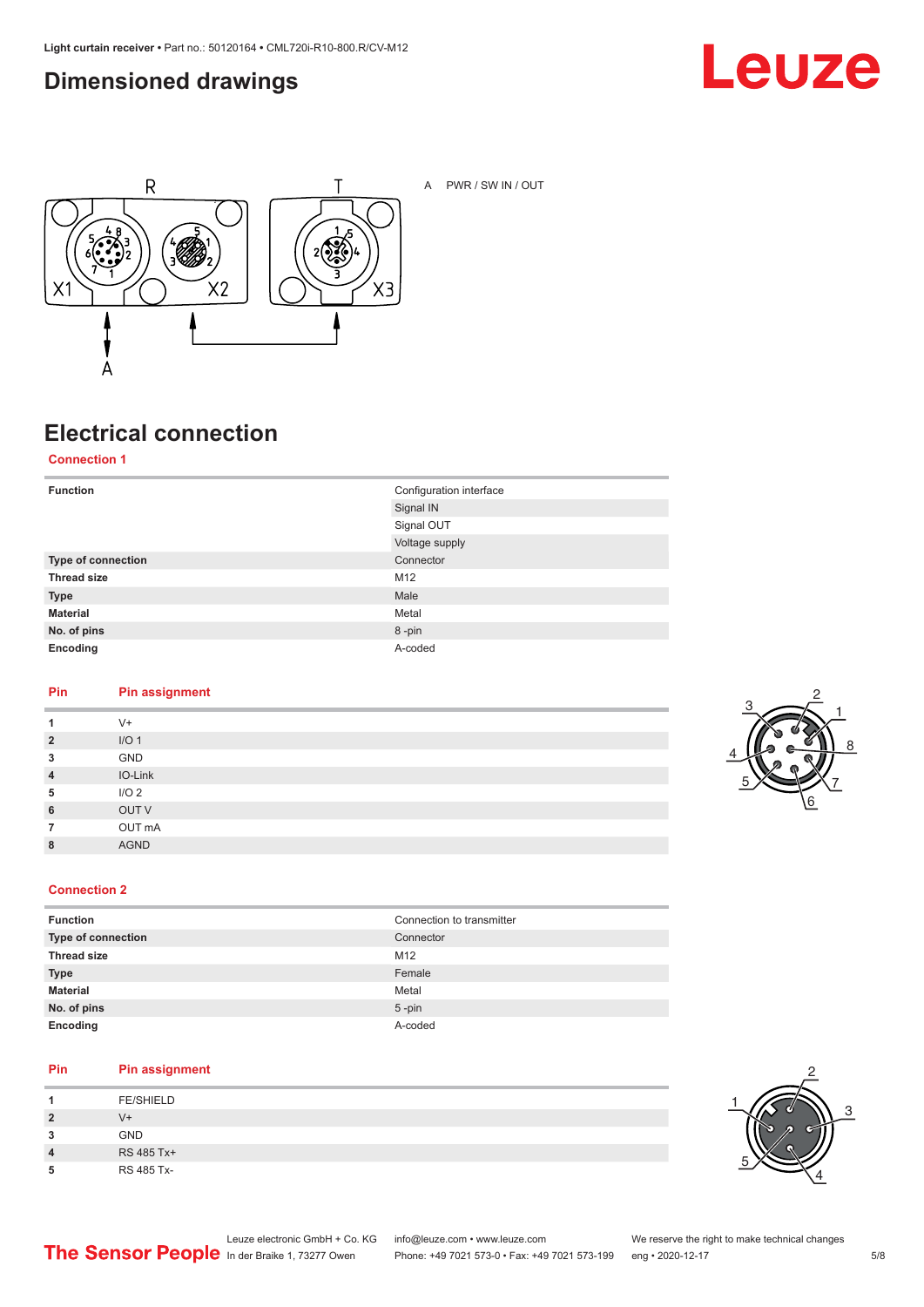## <span id="page-5-0"></span>**Operation and display**

| <b>LED</b>     | <b>Display</b>           | <b>Meaning</b>                         |
|----------------|--------------------------|----------------------------------------|
|                | Green, continuous light  | Operational readiness                  |
|                | Green, flashing          | Teach / error                          |
| $\overline{2}$ | Yellow, continuous light | Light path free, with function reserve |
|                | Yellow, flashing         | No function reserve                    |
|                | Off                      | Object detected                        |

### **Suitable transmitters**

| Part no. | <b>Designation</b>        | <b>Article</b>               | <b>Description</b>                                                        |
|----------|---------------------------|------------------------------|---------------------------------------------------------------------------|
| 50119491 | CML720i-T10-800.R-<br>M12 | Light curtain<br>transmitter | Operating range: 0.3  6 m<br>Connection: Connector, M12, Rear side, 5-pin |

#### **Part number code**

Part designation: **CML7XXi-YZZ-AAAA.BCCCDDD-EEEFFF**

| <b>CML</b>           | <b>Operating principle</b><br>Measuring light curtain                                                                                     |
|----------------------|-------------------------------------------------------------------------------------------------------------------------------------------|
| 7XXi                 | <b>Series</b><br>720i: 720i series<br>730i: 730i series                                                                                   |
| Y                    | Device type<br>T: transmitter<br>R: receiver                                                                                              |
| <b>ZZ</b>            | <b>Beam spacing</b><br>05:5 mm<br>10:10 mm<br>20:20 mm<br>40:40 mm                                                                        |
| <b>AAAA</b>          | Measurement field length [mm], dependent on beam spacing                                                                                  |
| в                    | Equipment<br>A: connector outlet, axial<br>R: rear connector outlet                                                                       |
| CCC                  | Interface<br>L: IO-Link<br>/CN: CANopen<br>/PB: PROFIBUS<br>/PN: PROFINET<br>/CV: Analog current and voltage output<br>/D3: RS 485 Modbus |
| <b>DDD</b>           | <b>Special equipment</b><br>-PS: Power Setting                                                                                            |
| <b>EEE</b>           | <b>Electrical connection</b><br>M12: M12 connector                                                                                        |
| <b>FFF</b>           | -EX: Explosion protection                                                                                                                 |
| <b>Note</b>          |                                                                                                                                           |
|                      |                                                                                                                                           |
| $\ddot{\phantom{1}}$ | $\&$ A list with all available device types can be found on the Leuze website at www.leuze.com.                                           |

**Leuze**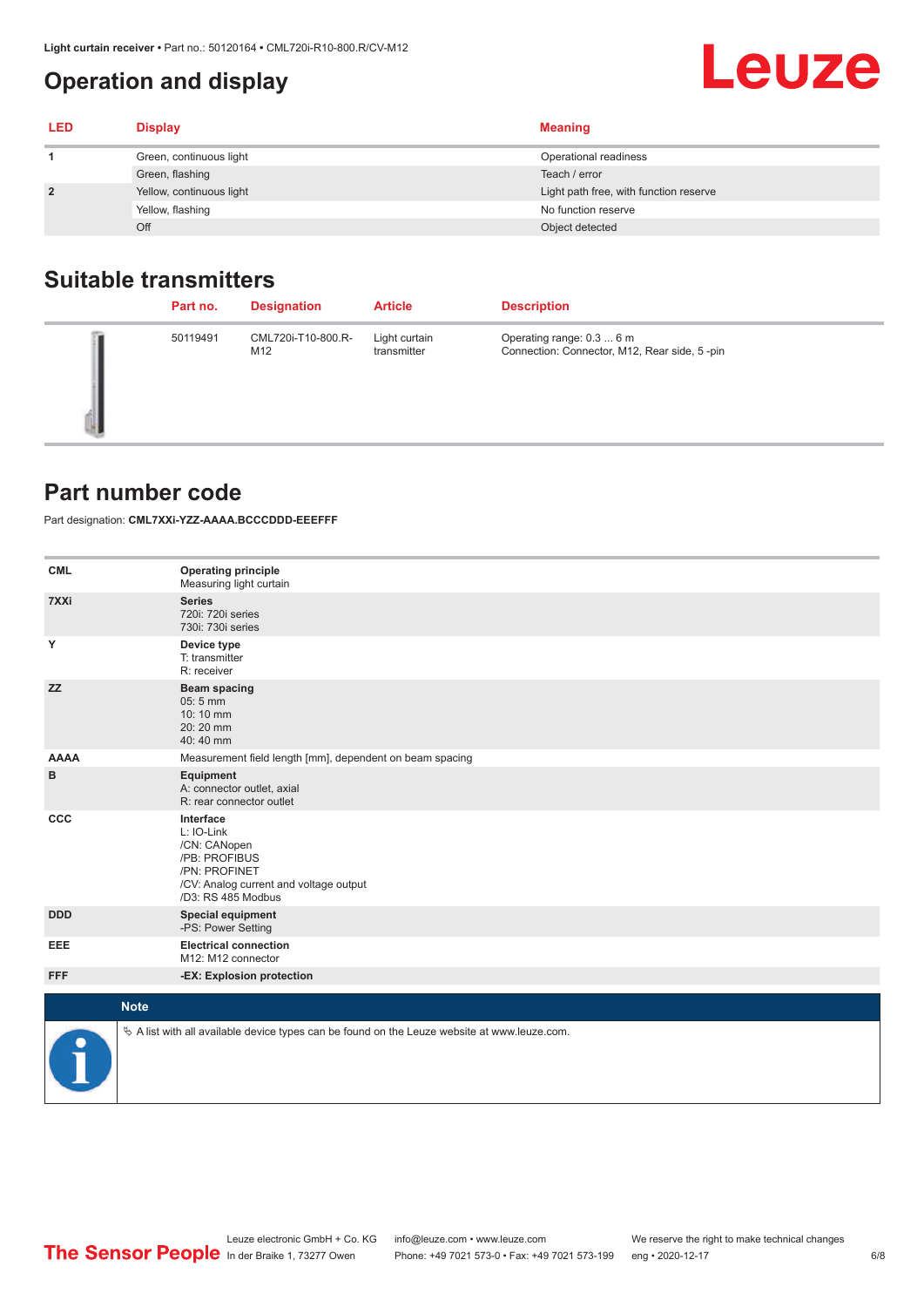#### <span id="page-6-0"></span>**Notes**



#### **Observe intended use!**

 $\%$  This product is not a safety sensor and is not intended as personnel protection.

 $\%$  The product may only be put into operation by competent persons.

 $\%$  Only use the product in accordance with its intended use.

| <b>For UL applications:</b>                                                                                                                                                       |
|-----------------------------------------------------------------------------------------------------------------------------------------------------------------------------------|
| $\%$ For UL applications, use is only permitted in Class 2 circuits in accordance with the NEC (National Electric Code).                                                          |
| V These proximity switches shall be used with UL Listed Cable assemblies rated 30V, 0.5A min, in the field installation, or equivalent (categories: CYJV/<br>CYJV7 or PVVA/PVVA7) |

#### **Accessories**

#### Connection technology - Connection cables

|   | Part no. | <b>Designation</b> | <b>Article</b>   | <b>Description</b>                                                                                                                                          |
|---|----------|--------------------|------------------|-------------------------------------------------------------------------------------------------------------------------------------------------------------|
| ₿ | 50135128 | KD S-M12-8A-P1-050 | Connection cable | Connection 1: Connector, M12, Axial, Female, A-coded, 8-pin<br>Connection 2: Open end<br>Shielded: Yes<br>Cable length: 5,000 mm<br>Sheathing material: PUR |

#### Connection technology - Interconnection cables

|   |                   | Part no. | <b>Designation</b>                     | <b>Article</b>        | <b>Description</b>                                                                                                                                                                                                                                    |
|---|-------------------|----------|----------------------------------------|-----------------------|-------------------------------------------------------------------------------------------------------------------------------------------------------------------------------------------------------------------------------------------------------|
| Ø | $(\cdot$ : :<br>Þ | 50129781 | <b>KDS DN-M12-5A-</b><br>M12-5A-P3-050 | Interconnection cable | Suitable for interface: IO-Link, DeviceNet, CANopen<br>Connection 1: Connector, M12, Axial, Female, A-coded, 5-pin<br>Connection 2: Connector, M12, Axial, Male, A-coded, 5-pin<br>Shielded: Yes<br>Cable length: 5,000 mm<br>Sheathing material: PUR |

#### Mounting technology - Mounting brackets

|                 | Part no. | <b>Designation</b> | <b>Article</b>      | <b>Description</b>                                                                                                                                                                                                        |
|-----------------|----------|--------------------|---------------------|---------------------------------------------------------------------------------------------------------------------------------------------------------------------------------------------------------------------------|
| <b>All Card</b> | 50142900 | BT 700M.5-2SET     | Mounting device set | Design of mounting device: Bracket mounting<br>Fastening, at system: Through-hole mounting, T slotted hole<br>Mounting bracket, at device: Screw type, Sliding block<br>Type of mounting device: Rigid<br>Material: Steel |

Leuze